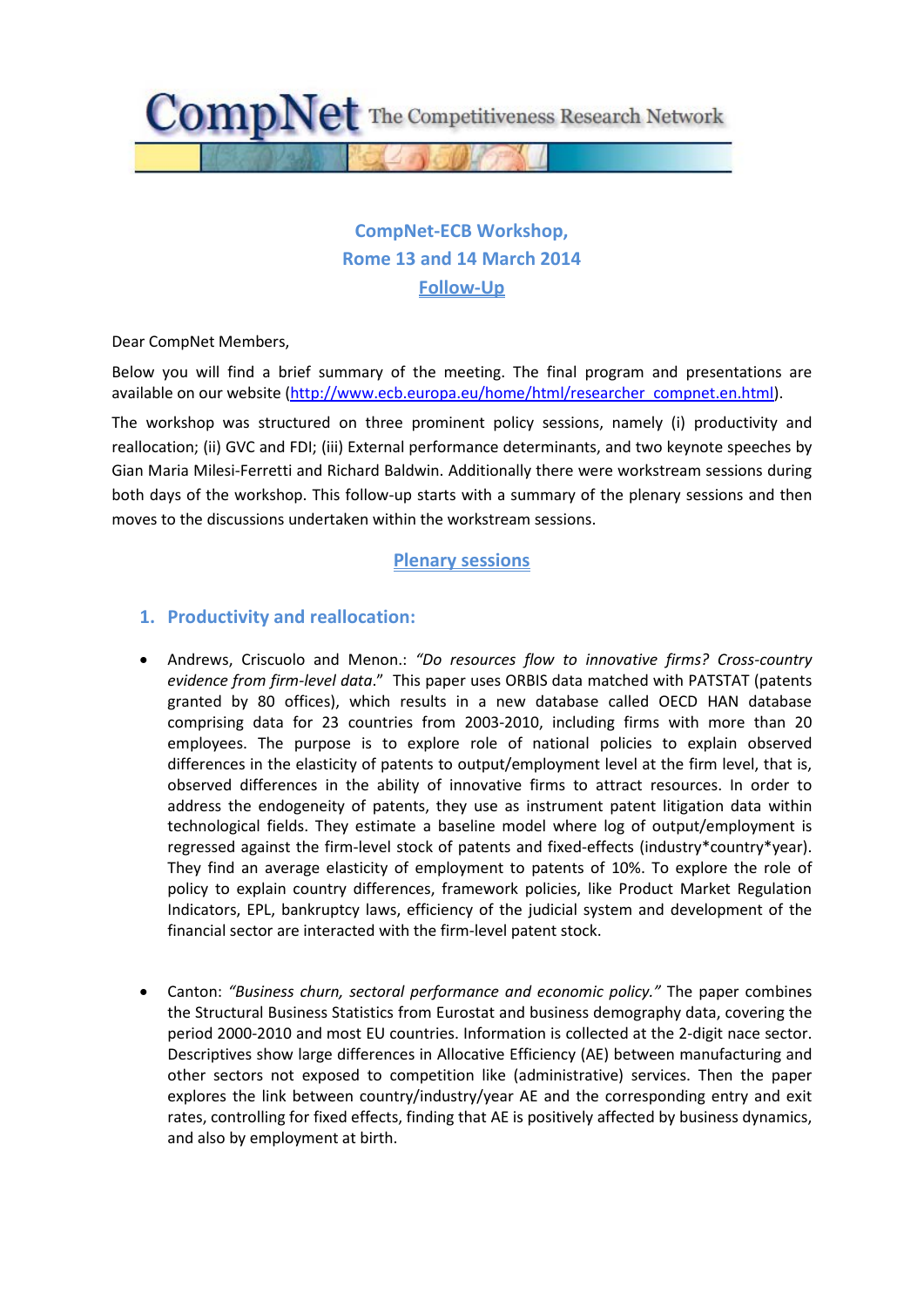

• Dhyne, Fuss and Sevestre: *"Export markets as Olympic games: It's not only how high you jump but also whether you jump higher than others.*" How can we explain the different evolution of CA in France and Belgium vis-à-vis Germany? Many studies on impact of productivity on propensity to export, that is, on the determinants of the extensive margin, but not so many on export volumes (intensive margin)– and the ones existing find no effect or negative effect. This paper evaluates the role of firm productivity, wages and price competitiveness for both margins, analysing competition on the destination market at highly disaggregated sector and product levels. The paper finds that productivity or productivity-to wage are essential to qualify to export markets. However, once firms have paid the fixed cost to become exporters, productivity is irrelevant to explain export quantities, while prices and wages become the decisive factors.

Policy discussion: Eric Bartelsman (VU University of Amsterdam)"*Tracing policy effects using firm-level data*." The 3 papers trace effects of policy on macro performance, through heterogeneous firm behaviour. Policies affect within firm decisions but also market selection mechanisms. In the first paper they affect the extent to which resources flow to innovative firms (confirmed using MMD data); the second one worries about the effect of churning on allocative efficiency, and how this role could change during crisis. The third paper highlights the importance to explore exports taking into account the (detailed) market and the competitors in those markets, and to understand the role of wages (quality).

# **2. GVC and FDI:**

- Timmer and de Vries: *"Revealed comparative advantage at the task-level – A GVC perspective."* The paper examines global value chains in Europe by matching occupation data with production stages. Using this data, the authors split the production process in prefabrication, fabrication and post-fabrication services and investigate the patterns of comparative advantages across countries. Unsurprisingly, rich countries have an advantage in the pre-manufacturing and post manufacturing stages while Eastern European countries have an advantage in manufacturing. These patterns are not constant over time and poorer countries are catching up in the pre and post fabrication stages.
- Cappariello and Felettigh: *"How does foreign demand activate domestic value added? A dashboard for the Italian economy."* The paper investigates the impact of foreign demand shocks on Italian gross exports. The main motivation behind the paper is the fragmentation of the production process makes it much harder to disentangle the domestic value added of exports and their corresponding demand. The paper uses the Koopman (2012) methodology to breakdown gross Italian exports into several components: absorption, redirection and reflection. The main results of the paper include: most of Italian gross exports consist of domestic value added; intermediates make up a large share of exports, a third of exports are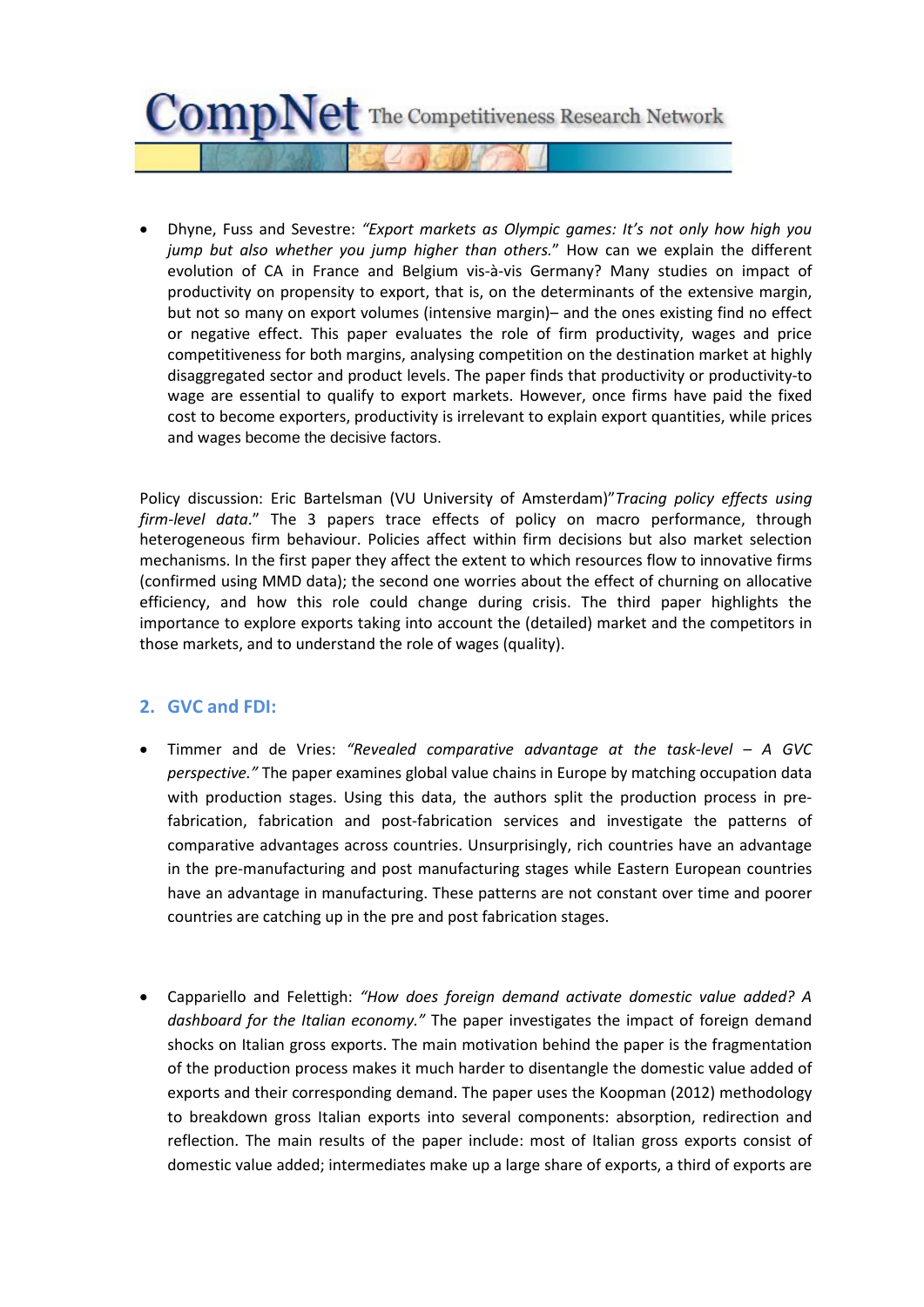

due to product fragmentation; Italy is becoming more dependent on extra-EU demand; there is strong heterogeneity across sectors in the share of GDP in exports.

• Vicard: *"Transfer pricing of multinational companies and aggregate trade."* The paper looks at the link between trade, taxation and investment. It starts from the observation that although France has a relatively high tax rate, it is experiencing positive FDI inflows. Using French firm level data the author examines the transactions between unrelated parties, in order to the test the a-priori that the price wedge is larger for places with large tax differences; that is positive for imports and negative for exports. The conclusion of the paper is that, indeed firms use transfer prices to shift profits from high tax countries to lower tax ones.

Policy discussion: Carlo Altomonte (Bocconi University). The key issue brought about by the 2 first papers is where a country should position itself in the GVC. Timmer et al paper finds that mature economies are specialising in pre and post-production tasks whereas emerging markets focus on production. On the other hand, we know that increased GVC participation does not lead directly to higher domestic value added, at least in the short-term. One important question is therefore how could policy affect the speed and extent of that link, taking into account that higher fragmentation of production has also drawbacks such as the higher volatility of trade flows (shown in Cappariello et al paper).

# **3. External performance determinants: a cross-dimensional approach**

- Giordano and Zollino: *"Measuring price competition and the impact on external performance of the largest economies in the Euro area."* The paper empirically assesses export dynamics in various European economies. The authors conclude that structural reforms boosting productive efficiency could play a key role for improving competitiveness. However, they also suggest that the type of competitiveness indicator and deflator used to compare competitiveness across and within countries can potentially be very important in the evaluation of the results. The paper focuses mainly on Italy, where a large divergence between commonly used price-competitiveness indicators is demonstrated.
- Bugamelli, Barba Navaretti, Forlani and Ottaviano: *"Firms and aggregate trade performance."* The paper presents an empirical answer to the question how aggregate movements can be adequately tracked over time. This topic has been very central to a debate in economic theory and the authors present a quantitative assessment. Given the large and persistent heterogeneity at the micro-level it is not clear whether in order to understand aggregate dynamics we need to keep track of several higher-order moments of a certain distribution. The authors present an extension of previous approaches, essentially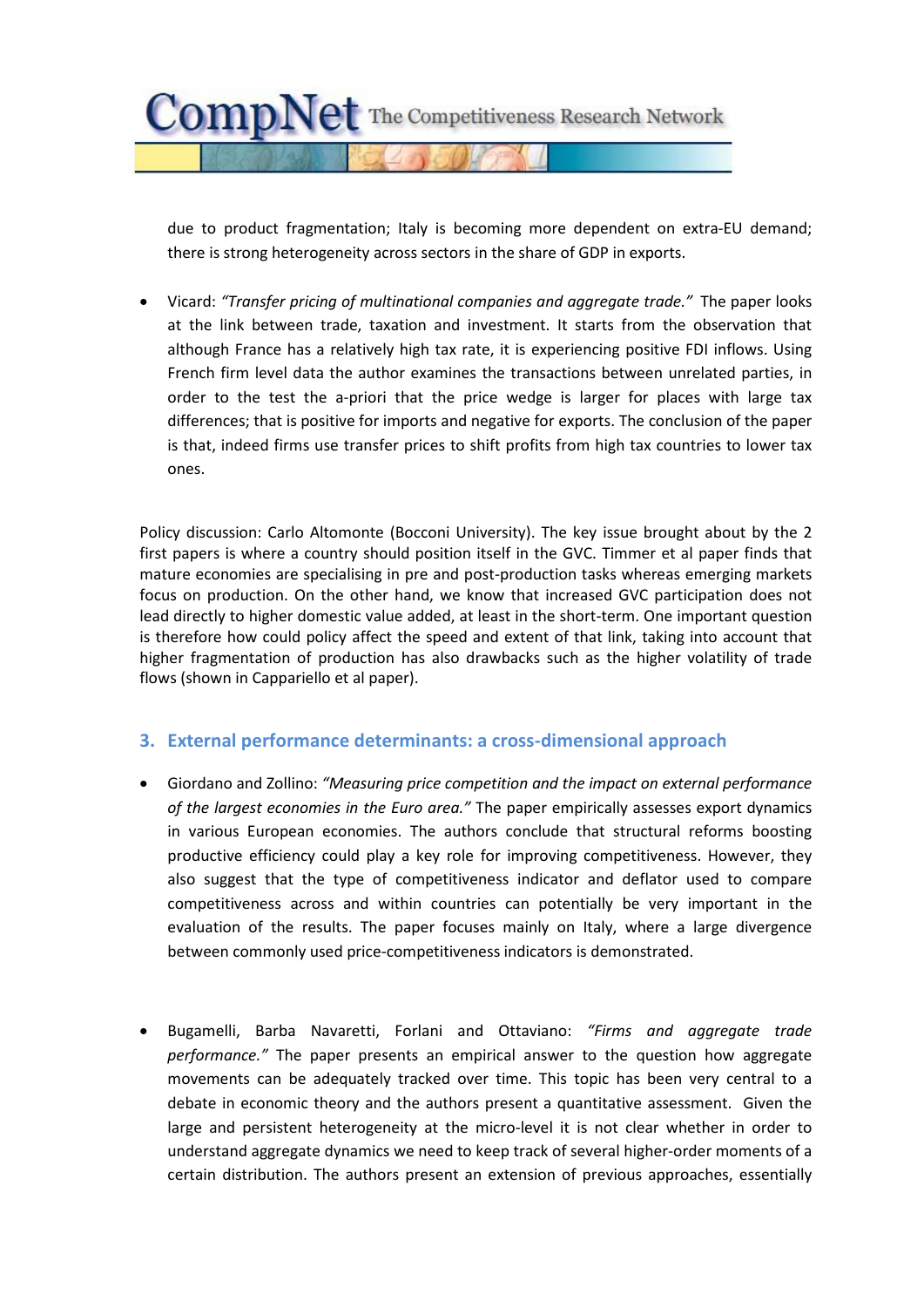$CompNet$  The Competitiveness Research Network

extending the set of explanatory variables by higher-order moments. The paper demonstrates the merits of this new approach by explaining trade performance within and across several countries, largely drawing from the CompNet database. The results indicate that higher-order moments, e.g. the range between the  $10^{th}$  and  $90^{th}$  percentiles of a distribution can significantly improve the explanatory power of their regression model.

Policy discussion: Fabiano Schivardi (Luiss and EIEF). How to measure price competitiveness and its impact on external performance is clearly at the centre of the policy debate. The first paper presents two diverging indicators of competitiveness, one is ULC-based and the other PPI-based. According to the latter the gap Germany-Italy is 10% whereas according to the latter is 40%. What can explain the misalignment of both indicators, above all in sectors other than manufacturing? Is it a measurement issue? The second paper presents an alternative to the traditional margins approach (exploiting averages) to explain aggregate export performance, namely, the moments approach (exploiting higher moments of distribution). However one is an extension of the other, not an alternative. We need a theoretical framework to understand what is the expected impact of higher moments.

# **Discussions within the individual work-streams:**

#### **Work-stream 1**

Chiara Osbat has taken up additional responsibilities in DG-Economics, within the ECB, and therefore will leave Workstream 1 leadership, although will still be involved in several of the Workstream projects. The heads of Workstream 1 are now Konstantins Benkovskis (Bank of Latvia), Pavlos Karadeloglou (ECB), and Ettore Dorrucci (ECB).

The discussion within WS1 focused on two items: the toolkit and the compendium.

#### On the Competitiveness Diagnostic Toolkit:

- Choice of data sources: It was decided to include also indicators with some countries missing, as they can be of use for country analysts and to check the compatibility of the included series, in terms of definition and data sources, with the ones employed in evaluation procedures by policy makers, e.g. the European Commission's MIP Scoreboard.
- Set of indicators: The list of indicators included in the Toolkit should be revised, keeping only the ones that are considered relevant for competitiveness on the basis of empirical evidence, published literature or standard policy use.
- Organization of the Toolkit: Need to have the indicators readily available for analysis and for report. Thus, even though the final format/organization of the indicator database has to be established (depending on the needs and requests of who will take over), the current database should be reorganized and made more clear.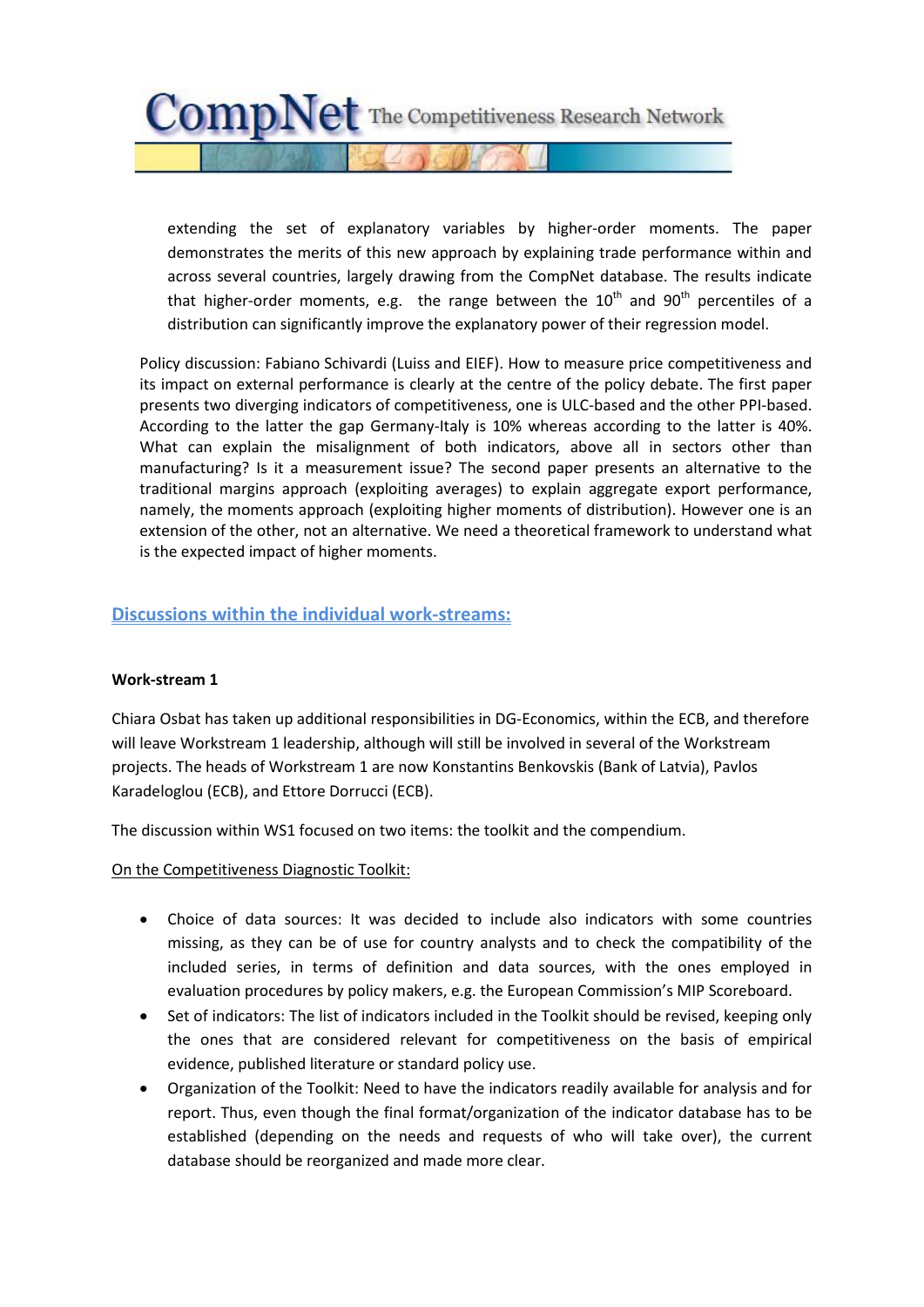

#### On the Compendium of the Toolkit:

- WS1 members have agreed on including in the text of the Compendium a one-by-one description only of the novel indicators produced by CompNet. The other variables, i.e. commonly used indicators taken from other sources, will be listed with the relative sourced in the appendix of the text. A general list of the information to be included in the indicator's description has been outlined: i) motivation; ii) novelty; iii) description/ methodology and, possibly, reference to the relative paper or article; iv) pros and cons. Furthermore, once the list of selected indicators is set, the indicators should be divided into groups by concept and introduced by a text explaining why they are included, possibly with references to the literature or empirical evidence.
- Members agreed to include in the text boxes showing stylised facts regarding single indicators or groups of indicators.
- The full draft of the Compendium should be put together by the next CompNet workshop (30 June-1 July) for comments.

#### **Work-stream 2**

During the first day of WS2 discussions, the very preliminary results from the new firm-level based database were presented by Paloma Lopez-Garcia. The purpose was to show the enormous potential of the data as well as to point at some coding and definition problems encountered which would make advisable to run the whole code again. In the next couple of weeks, country teams who already run the code will be asked to send a report with the mistakes and problems encountered. The ECB team will also take into account changes and/or additions proposed by the research module coordinators to enrich, even further, the set of computed indicators. After the presentation and subsequent discussion, the WS2 members divided into 4 research groups: Mark-ups (coordinated by Jose Manuel Montero (Bank of Spain), Joao Amador (Bank of Portugal) and Catherine Fuss (Bank of Belgium)), Trade (coordinated by Antoine Berthou (Bank of France) and Emmanuel Dhyne (Bank of Belgium)), Financial (coordinated by Annalisa Ferrando (ECB)) and Labour (coordinated by Benedicta Marzinotto (EC) and Robert Serafini (ECB)). What follows is a short summary of the discussions within each group.

#### Mark-up group discussion

The discussion was mainly technical.

- Outlier treatment. The group discussed on having a separate treatment of the outliers for the mark-up module. The general idea/fear is that, with the actual outlier treatment, too many observations are dropped. This point should be discussed with Eric Bartelsman.
- There was a discussion on what to do with firms reporting negative profits. The decision was not to eliminate them, for the moment.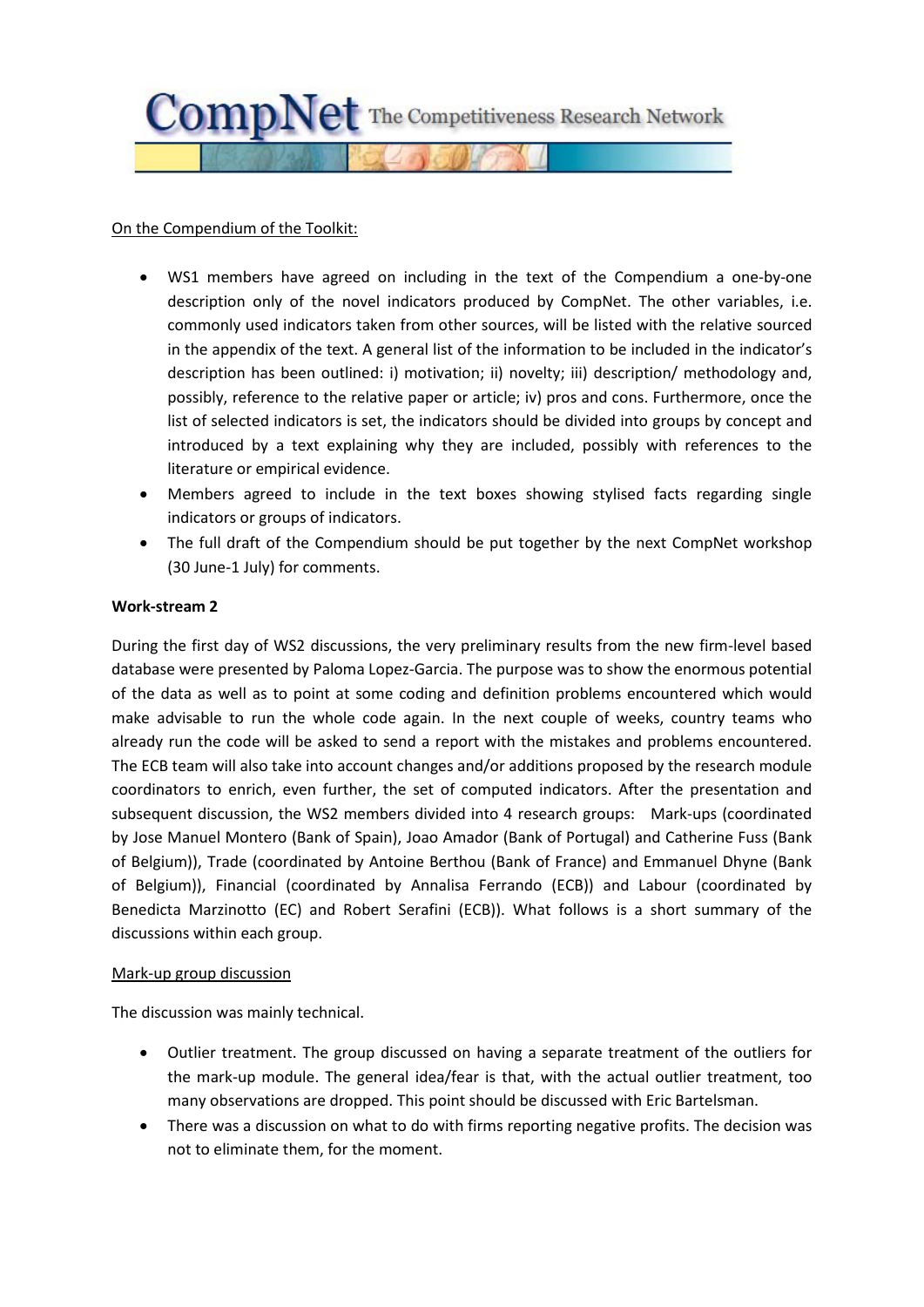

- Discussion on the definition of the stock of capital and user cost of capital (involving the financial group)
- The group proposed to check the robustness of the data with respect to several issues, involving eventually EUKLEMS data.
- The possibility to estimate time-varying mark-ups was also discussed.

## Trade group discussion

- There was extensive discussion on the threshold for exporting activity. Different thresholds cause a lot of heterogeneity in reporting and affect the comparability across countries and within countries over time. Therefore, two versions of the trade module will be run, one in which the reporting threshold is homogenized over the years within one country and one without this correction (as it is now).
- There was discussion on the joint distributions for trade-finance, as well as on computing mark-ups (joining forces with the mark-up module) for exporting and non-exporting firms.
- One other proposal was to implement in the code an automatic cleaning up the cells with too few observations in the results the countries send us for confidentiality reasons. This is easily do-able; however, for this we need a table with the confidentiality threshold of each country.
- The aim of the group is to write one "methodological" paper for the whole trade module, plus side projects. Additionally, several projects are suggested: (1) how exchange rates are affecting exporters, big/small; (2) exporters/importers and productivity; (3) intensive and extensive margins before and during the crisis.

## Financial group discussion

- There was extensive discussion on the refinement of the definition of credit constrained firms and about which indicator/s should be used. Together with the FR indicator, the zscore criterion could be computed. Furthermore, the share of absolutely constrained firms could be validates with the SAFE survey (and the corresponding survey for non-EA countries)
- There was discussion on the refinement of the definition of some variables, to be benchmarked with Amadeus.
- Discussion on outlier treatment, and whether it should be specific for the financial module.
- Suggestion to look deeper into the capital structure of firms, and its changes over the crisis

## Labour group discussion

The general question the module is interested in answering is: What are the drivers of firm growth?

• One idea is to run a probit, using for that matter firm-level data, to look at the probability that a firms moves from one class size to another. Do the same to look at labour productivity